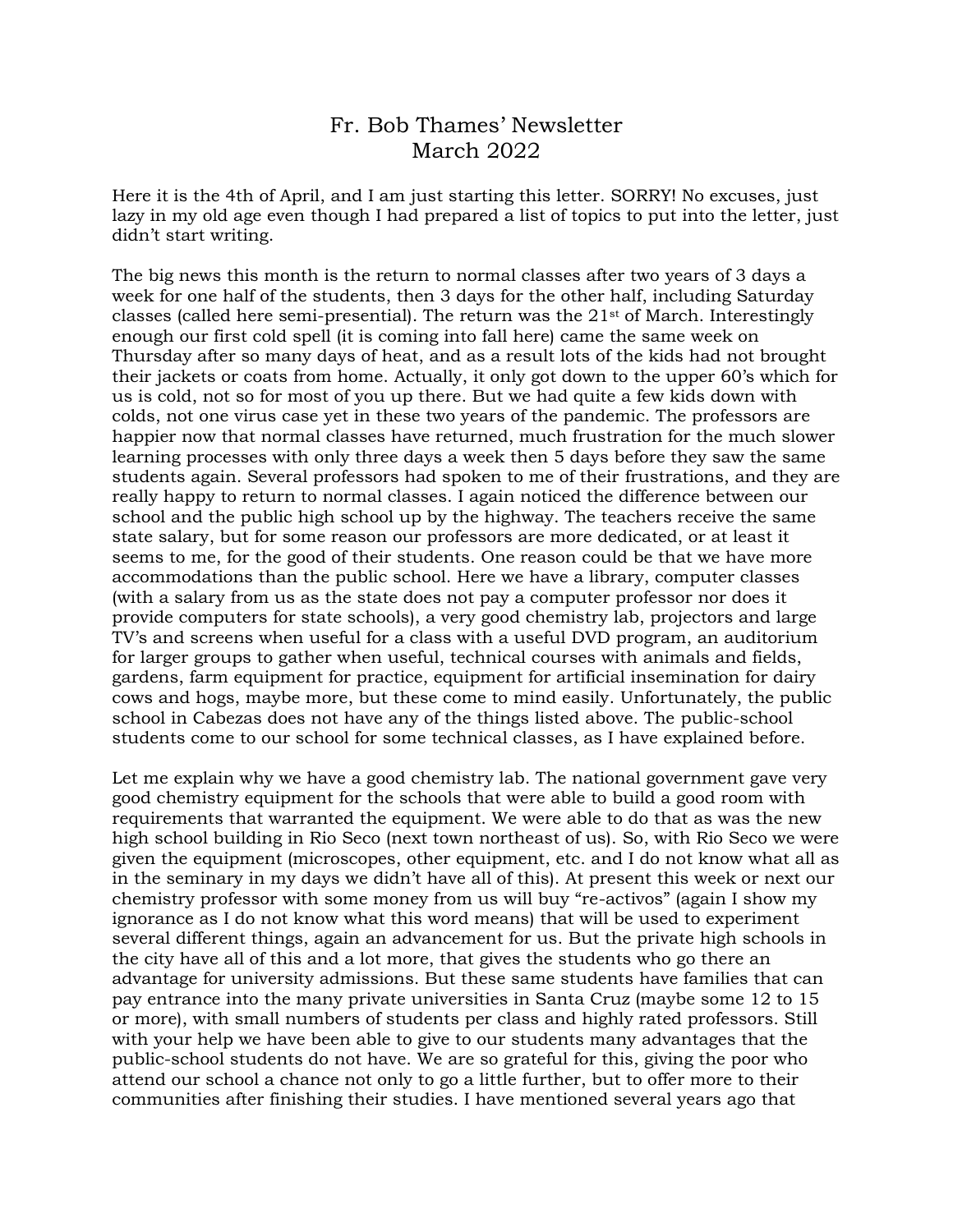some 60 to 70 percent of our students go on to some university or technical institute after high school graduation, while only some 15 to 20 percent of the public-school students do that. (Several years ago, it was only 5 to 10 percent in the public school.) That is because of the motivation given by our teachers and ourselves. Most of the kids have to work part time to do this, or work a year to save some money, then go on to study, but they do it. We constantly challenge our students with that, with the spiritual sense of education, that intellectual capacity is given by Our God to be developed to help others, not just for our own advantage. It seems we are getting through to them in this regard.

Last week, on the last day of March, there was an official visit of most of the departmental (state level) heads of the various education offices of the state of Santa Cruz. The officials visited all the high schools that are along the highway (of the 10 high schools in our county -municipal area- only two are off the highway, one to the north and one to the south). We were rather favored in one sense as all the officials and many other important folks in the community were fed lunch at our place, then a visit to our gastronomy installation, the best in the county. Actually, we are in the process of building a new building specifically for gastronomy patterned after the technical institutes of gastronomy in the city. The reason why is that we are overusing our present facility for various productions of milk and bakery items that we need for selling, so that there is little space for the student's practice. And more, the state petroleum company and the local municipal government has given us so much equipment for gastronomy that the space dedicated to classes is really overcrowded with equipment (pots, pans, ovens, stoves, tables, mixers, etc.) The new building will be simple and used only for teaching and practice of students as the institutes in the city. (The public-school students also come to our school for gastronomy classes, giving us some 36 students for this class so we need more space.) With a builder who works with us (also graduated from our high school and now has a technical superior degree in civil engineering plus some classes in the state university in his area of study) we will do all the basic building ourselves, for around \$3000 or less for materials, according to his calculations. With the equipment we already have we will meet all the requirements and standards gradually as time goes on and we will be using the building at the same time. My hope is that sometime in the future, as the pandemic subsides, some folks from the U. S. can visit us to see all the improvements we are making and the new services we are providing for the education of the poorest of our area. Meanwhile you all can see all on our Facebook page and our foundation website. (Foundation Ñombori Opaetepegua, Our Lady of Carmen, Cabezas, Santa Cruz, Bolivia.) The name of the foundation is in the Indian Guarani language meaning Social Service, the dominant Indian group in our area.

This year has seen a little more rain than last year, but yet not as it used to be the first 15 or so years that we have been here in Cabezas. We just keep hoping for a return somewhat to what it had been. We yet did well last year, and it seems that we might do well again this year as we approach harvest time for corn and soybeans, our two main crops for our animals, and ourselves (we eat a lot of soybeans as milk and as "peanut soup"). We have already harvested quite a bit of silage and have more yet on the way. We keep praying and this year each time we pray, God sends some rain. The rains are spotty but this year the spots are on us. We have had quite a bit of very hot weather, around 100 degrees or just under that, broken up by two to three days of clouds and some rain. We are grateful!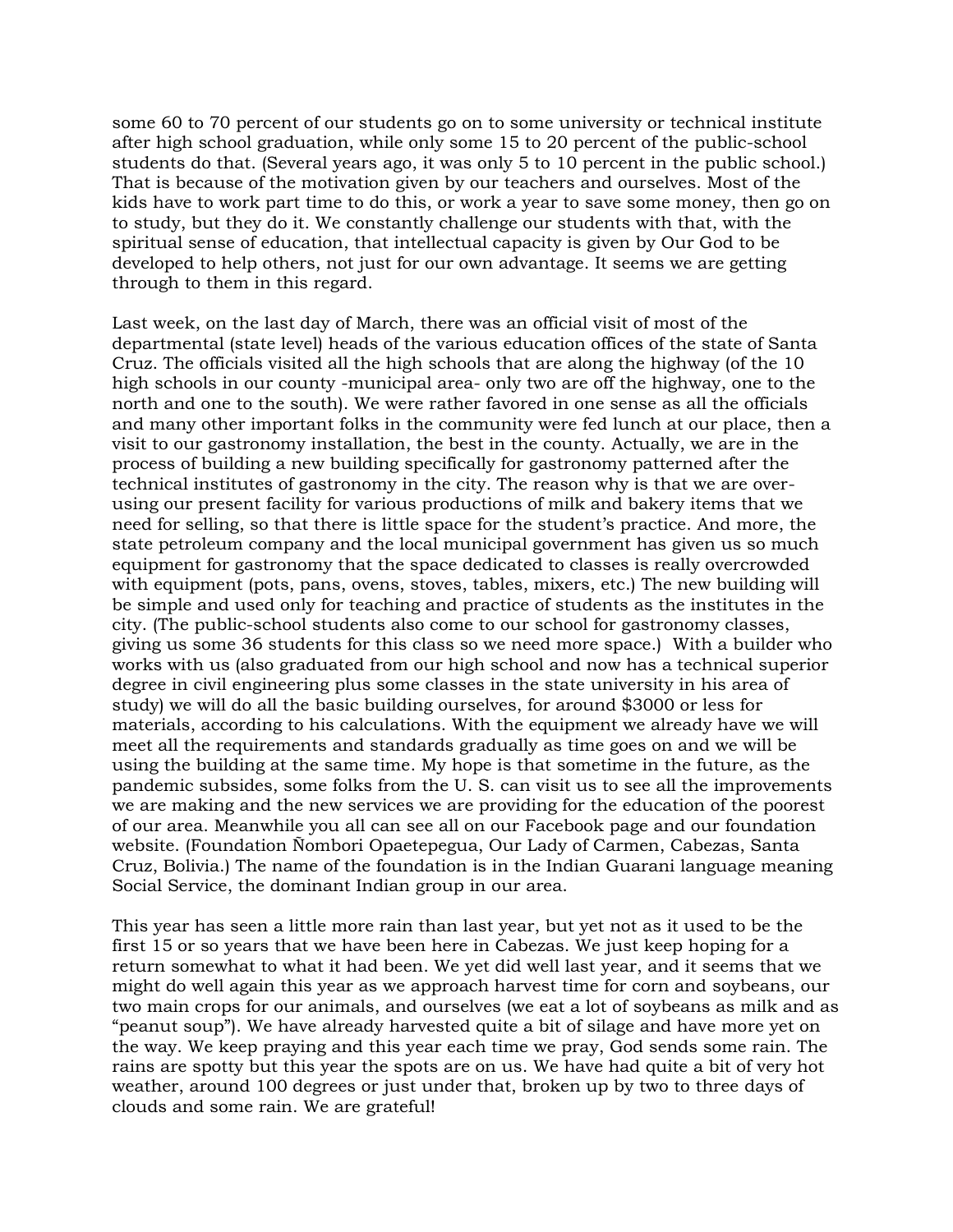I have been asked to give a little on how the money that you all send is actually spent. I will give a little more detailed maybe in the future to you all, but some this time as well. I do send a detailed report to the Diocese of Fort Worth each month, at least the report on what is sent to us through the Diocese. We are now gradually earning more from our activities here. With our school back to full time for all of our high school students, the cost has risen, mostly for the cost of food. This runs now about \$4600 to \$4800 a month. This along with salaries of cooks, dorm supervisors, librarian, computer teacher and computer maintenance, some electricity (state pays school rooms' electricity), we pay the rest and some adult high school electricity (about \$600 a month in all) and some adult high school teachers, especially some technical class teachers. But these technical classes are mostly open to all who want to attend, with this year the physical therapy with some 46 students (actually some 77 students registered, but not all are attending). With this impulse of the physical therapy attendance the state has given us a state salary for that course. Yet with all the students in the adult high school that includes the technical courses we have just over 500 students in that program. We are now just over 1000 students in all our programs. The university houses are not fully occupied yet as some university classes are yet being given on internet and telephone (virtual?). Other salaries are with the dairy operation, the vegetable production, transportation of students to and from the school, meaning 3 trucks with drivers plus upkeep on these old trucks, maintenance of our building and lighting, our other cars that we use, some limited pastoral work. I am a firm believer in organic vegetables as my dad died of chemical caused cancer, which chemical was later banned by the government some 5 years after my dad had died. We here raise quite a bit of our vegetables but have a way to go yet to do it all.

(Now April 6, Wednesday) My intent was to finish this letter and send it out today, but our electricity was cut off this AM and returned a little after 2 PM. I had a bible study with one group of workers this AM and another group this late afternoon. I hope to get some of what I want to say now, but don't if I will finish until tomorrow. This evening I have the Sunday celebration with all the school students who live in the dorms at the school. Only the ones who live in Cabezas do not have a Sunday celebration. We owe much to Our God Who has made possible all that has been going on now for some 19 years.

My mind keeps me on the violence of our world, the wars in so many places with no regard for human life, the violence in Central America and now more and more in Mexico, the hunger and sickness, that causes whole families to decide the necessity of leaving roots and look for another place to carry out their lives where it is all the more possible for kids and themselves to live in peace. But even in the U. S. with so much violence. It is all the more urgent that we return again to deepen our family Faith-Life in Jesus Christ. I say the "family" as that is where the formation of character begins, and moral values are first instilled. It is where people first learn to pray by example, these examples that must carry their lives into adulthood and pass these values on to their own kids. We must take the time to have family prayer and bible reading with explanations as we do here in my house. I do it here twice a week apart from the school. Most of the kids in my house come from disintegrated families and need so much more to replace what was never given in their early years. And I recognize my lack of ability to do it, just feel the necessity of doing what I can, as best I can. I hope and pray daily that Our Lord supplies my lacks. I just keep reminding the kids in my